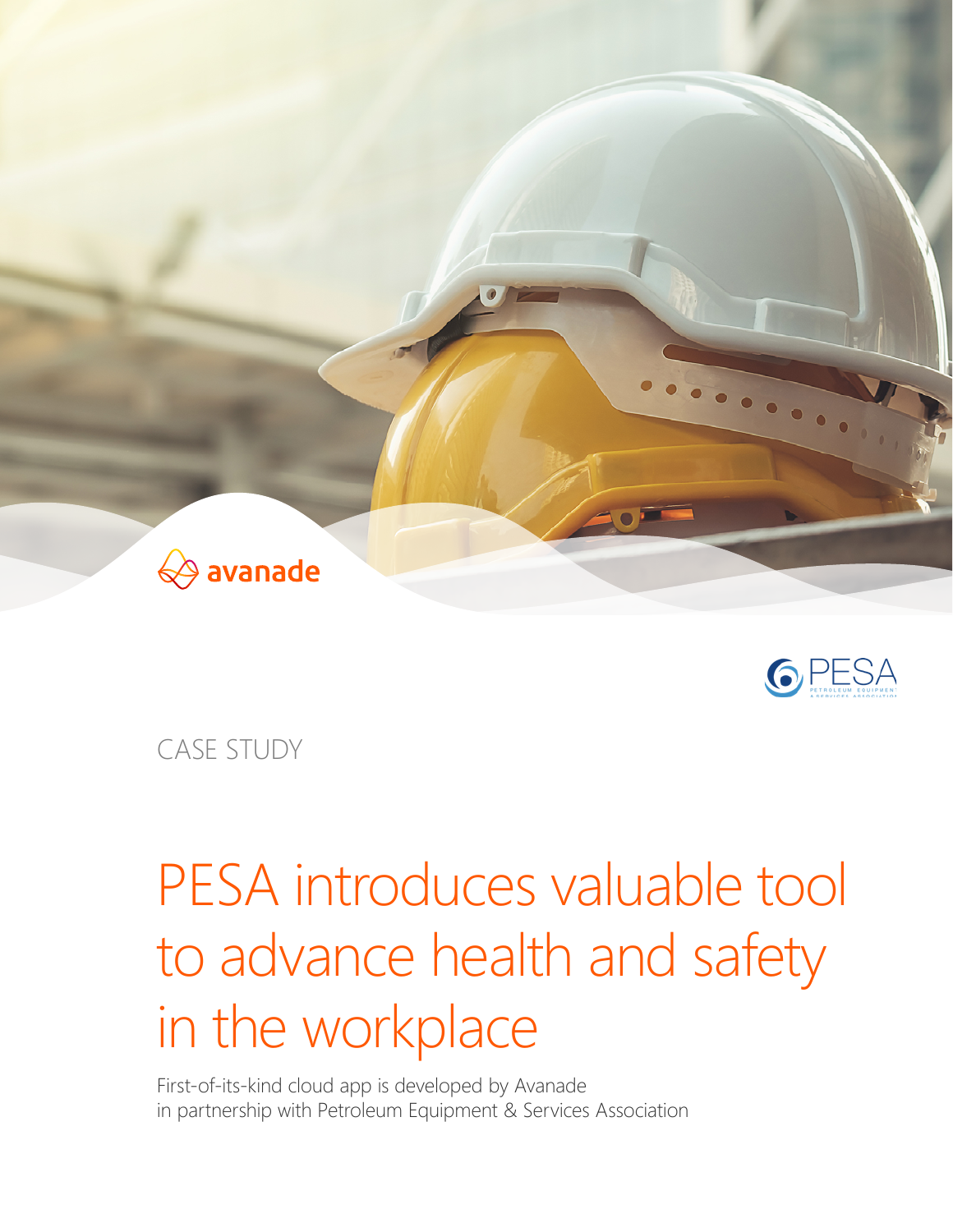As the unified voice for the energy industry's oilfield services and equipment sector, the Petroleum Equipment & Services Association (PESA) advocates and supports job creation, technological innovation and economic initiatives. The association identified a way to offer unique value to its members and – at the same time – advance the industry sector as a whole.

## **Business situation**  Association aims to deliver workplace health and safety insights

PESA is always seeking ways in which it can provide more value to its 200 global member companies. With health and safety such a critical and highly visible issue for the energy services industry, the association recognized the importance of equipping its members with tools and insights to drive improved practices at their workplaces. Not only would this benefit the individual companies, it would also elevate perceptions of the industry and position PESA as a leader within the sector.

PESA members had no way of comparing how their organizations stacked up against their peers within the sector in terms of sick days, fatalities, lost time due to injury, and more. Without this data, it was challenging to identify appropriate programs and practices that would make for healthier and safer employee experiences.

PESA envisioned providing members with an entirely new digital tool – a cloud-based app that members could use to conduct peer-topeer comparative analysis, benchmark their health and safety practices, and establish baseline standards. Accenture and Avanade – a joint venture between Accenture and Microsoft – contributed technology expertise and industry know-how to bring the concept to life.

## **Solution**  Avanade deploys Microsoft Azure-based benchmarking application in just eight weeks

This application is the first venture to the cloud for PESA and is also the first of its kind for the energy industry's oilfield services and equipment sector. The association looked for a partner that could provide deep expertise with end-to-end application development and a cloud-first approach.

Having previously worked with PESA, Accenture had established a high degree of trust and credibility with the association, including its Board of Directors. "We reached out to Accenture and they recommended Avanade as a Microsoft technology expert. Avanade brought the high level of expertise and professionalism we needed to deliver the best possible project," explains Molly Determan, PESA's vice president of strategy & programs.

Data security is an urgent priority for PESA, especially considering its members are all competitors. "Our success is based on confidentiality; as a trade association we can't exist if data is compromised. Avanade's understanding of the sensitive nature of this data was critical to the success and launch of this platform," says Determan.

Using agile methodology, Avanade developed and deployed the Microsoft Azure-based application in just eight weeks. The application security model uses Azure Bring Your Own Identity (BYOI) and Azure SQL Services (Cloud Database as a Service). Avanade Digital Studio experts built the entire app, providing an exceptional user experience for desktop, tablet and mobile. The platform's extensive filtering capabilities allow users to drill down to specific, anonymous information based on company size and category, such as Total Recordable Incident Rate (TRIR), number of days away from work, and number of recordable cases due to illness, injury or fatality for current and past years. Accenture's reporting expertise ensures that data can be easily accessed and exported to a variety of formats.

In the face of changing requirements and tight timeframes, PESA relied on the Avanade team to drive the project forward, which allowed its staff to stay focused on day-today activities.